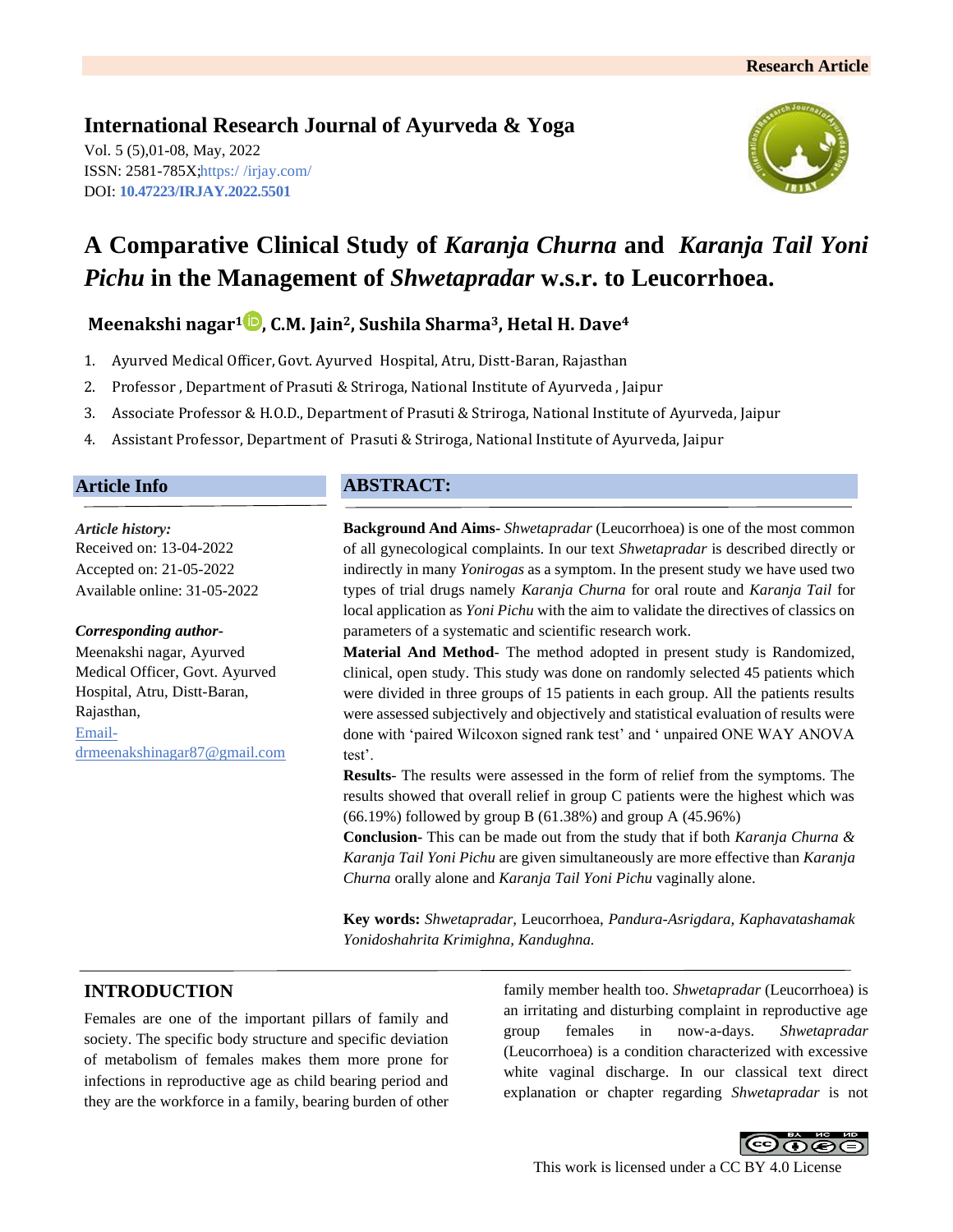mentioned. It is described as a symptom in various diseases. Commentator *Chakrapani* has explained *Pandura*- *Asrigdara*<sup>1</sup> as *Shwetapradar & Indu* explains it *as shukla asrigdara.* In the present study *Karanja Churna* has been selected for the oral route and *Karanja Tail* has been selected for local application as *Yoni Pichu* as referred from *Bhav Prakash Nighantu* (*Guduchyadivarga*).<sup>2</sup> The aim of the study is to compare the clinical efficacy of *Karanja Churna*, *Karanja Tail Yoni Pichu* in the management of *Shwetapradar* along with their side effects and complication.

#### **Need of Present Research Work:**

*Shwetapradar* is one of the most common of all gynecological complaints.The prevalence of leucorrhoea in India is estimated to be  $27.47\%$ .<sup>3</sup> Abnormal vaginal discharge also predisposes to significant morbidity in the form of pelvic inflammatory diseases, infertility, endometriosis, urethral syndrome, pregnancy loss, preterm labour etc. It could be embossing, painful and may cause lot of discomfort, stress and even affect the sexual preferences and libido. Conventional medical treatments may help to relieve symptoms of leucorrhoea but they do not address the root of the problem. So, in contemporary era it is very important to provide *Ayurvedic* remedies for particular treatment of *Shwetapradar* (Leucorrhoea).

#### **Design of the study:**

The method adopted in present study is Randomized, clinical, open study. The ethical clearance has been obtained vide order no F-10(5)/EC/2014/7228 dated 07/11/2014.

## **MATERIAL AND METHODS**

#### **Drawing up a protocol-**

Ethical Committee Approval: F10(5)/EC/2014/7228 Dated 07/11/2014. This study was conducted under a strict protocol to prevent bias and to reduce the sources of error in the study.

#### **Selection of cases-**

Total 51 clinically diagnosed and confirmed cases of *Shwetapradar* were registered for the present clinical trial. The cases were selected from the O.P.D. /I.P.D. of P.G. Department of *Prasuti & Striroga*, National Institute of Ayurveda (N.I.A.) Hospital, Jaipur. 03 patients in group A, 01 patient in group B, 02 patients in group C were dropped out from the trial before its completion. Hence, present study was done on 45 patients with 15 patients in each group.

#### **Criteria for Selection of patients-**

#### **Inclusion criteria:**

- 1. Patients complaining of *Shwetsrava* per vagina as a cardinal symptom.
- 2. Age group between 18 to 45 years.

#### **A. Exclusion criteria:**

- 1. Female less than 18 yrs and more than 45 years of age.
- 2. Menopausal women.
- 3. Pregnant women.
- 4. Unmarried girls.
- 5. Patients suffering from any type of malignancy.
- 6. Patients suffering from systemic disease.
- 7. Patients suffering from positive VDRL, HIV, HBsAg.
- 8. Patients suffering from cervical polyp.
- 9. Patients suffering from hepatic disorders.

#### **Methods of administration & dose of drug**:

- ❖ Patients selected for clinical trial will be randomly categorized in 3 groups.
- ❖ Study will be completed on minimun 15 patient in each group.

**Group A**- *Karanja Churna* orally.

Dose: 3 gm BD daily (Start after cessation of menses upto 3 weeks)

**Group B**- *Karanja Tail Yoni Pichu*.

Dose: 10 ml OD daily (Start after cessation of menses upto 3 weeks)

**Group C-** *Karanja Churna* orally & *Karanja Tail Yoni Pichu.*

Dose: 3 gm BD & 10 ml OD daily (Start after cessation of menses upto 3 weeks)

#### **Criteria of assessment:**

A special scoring pattern was applied in symptoms and associated complaints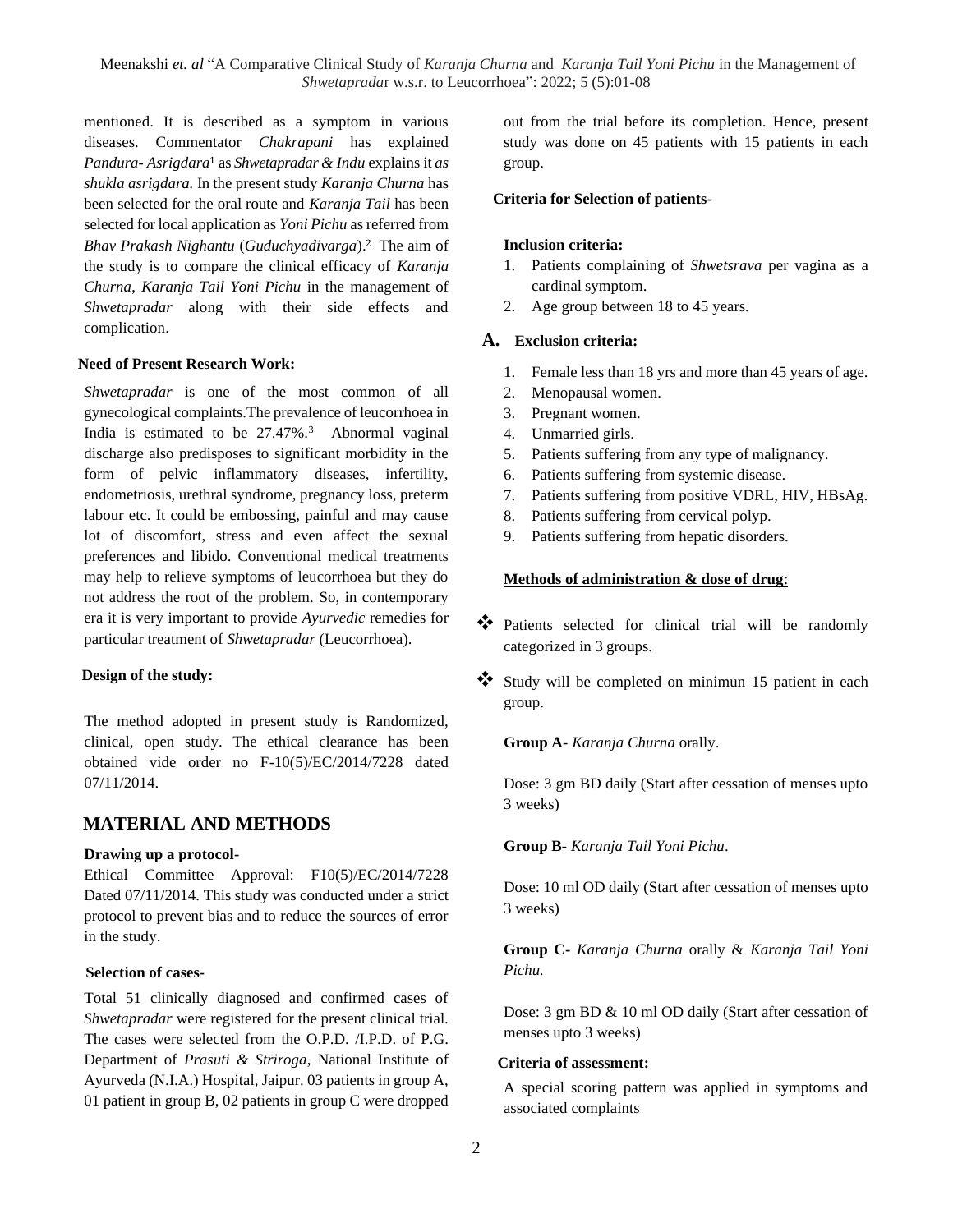#### **Subjective Parameters:**

- 1. *Shwetsrava* per vagina
	- a) Amount
	- b) Colour
	- c) Consistency
- 2. Vulval itching
- 3. Foul smell
- 4. Backache
- 5. Pain in lower abdomen
- 6. Local tenderness
- 7. General weakness

#### **Objective criteria:**

- 1. Routine blood investigation: CBC.ESR, HIV, HBsAg, VDRL, MT, RBS, TSH were advised to all the patients before and CBC, ESR after the completion of trial.
- 2. Complete urine examination- It was advised to all the patients to rule out any urinary tract infection.
- 3. pH of vagina.
- 4. Vaginal swab for wet mount and culture.
- 5. Pap smear.
- 6. USG of uterus and adnexae- To rule out any pelvic pathology.

#### **Statistical evaluation of results:**

Further the effect of the treatment of signs and symptoms were analyzed statistically by Mean $(x)$ , SD, and SE, 'paired Wilcoxon signed rank test' and 'unpaired ONE WAY ANOVA- Kruskal-Wallis Statistic Test' for nonparametric study**.** Finally result were shown in terms of probability (P) as p>0.05-Insignificant, p<0.05-Significant, p<0.01 highly significant, P<0.001- Extremely significant.

## **OBSERVATIONS**

In present study Maximum numbers of patients i.e. 64.44% belonged to age group of 26-35 years. Maximum patients 68.89% were Hindus**.** Maximum 73.33% patients belonged to urban area. Maximum 97.78% patients were housewives. Maximum 28.89% patients were having Primary level education followed by 22.22% were having secondary level and 20% patient were Illiterate**.** Maximum patients i.e. 35.56% were from lower middle class**.**  100.00% patients were married. Maximum 66.67% patients were living in joint family. Maximum numbers of patients i.e.46.67% were having *Mandagni*, 26.67% were having *Vishamagni*. Maximum number of patients i.e.64.44% were vegetarian & 35.56% were having mixed diet. Maximum patients i.e.68.89%, were of normal sleep. Maximum 55.56% patient having Constipated bowel habit. Maximum 53.33% patients having burning micturition.

Maximum 62.22% were not having any addiction. In maximum 40.00% patients, charater of vaginal discharge was mucopurulent while charater of vaginal discharge was mucoid in 31.11% and in 20.00% patients had watery discharge. Only 8.89% patients had curdy white discharge. The data shows that maximum no. of the patient 42.22% had duration of illness of 1 to 5year **.** In the present study, maximum 88.89% of the patients had gradual onset of chief complaints **.**In the present study, data shows that 66.67% patients were having vulval itching, 66.67% were having foul smell discharge, 82.22% patients were having backache, 64.44% patients were complaining of pain in lower abdomen, 71.11% patients were having local tenderness and 88.89% patients were having general weakness.

Maximum patients i.e. 55.56% were of *VK Prakriti.* Most of the patients belonged to *Madhyama Sara*  i.e.64.44%.Maximum patients had *Madhyama Samhanana*  i.e. 62.22%.Maximum 68.89% were of *Madhyam Pramana*. Maximum 71.11% patients have *Sarvarasa Satmya*. Maximum patients i.e.73.33% were of *Madhyam Sattva*. Maximum patients i.e. 73.33% were of *Madhyam Sattva*. Maximum 75.56% patients were having *Madhyama Abhyavaharana Shakti*. Maximum 53.33% patients were have *Avara Jaranshakti* while 40% had *Madhyama Jaran Shakti*. Maximum 62.22% patients had *Madhyama Vyayam Shakti.* Majority of patients 75.56% have *Rajasika Prakriti*.

Maximum 33.33% patients had age of menarche of 13yrs, Maximum patients i.e.71.11% had regular menstruation, Maximum 60.00% patients had moderate amount of menstrual blood loss. Maximum patients i.e. 64.44% had interval of 26-30 days between two cycles, Maximum 66.67% patients had 2-4 days, Maximum 68.89% had watery flow, Maximum patients i.e. 37.78% had no complaint of pain during menses.

Maximum patients 75.56% were multipara, Maximum 64.44% patients had no abortion, 17.78% patients had 1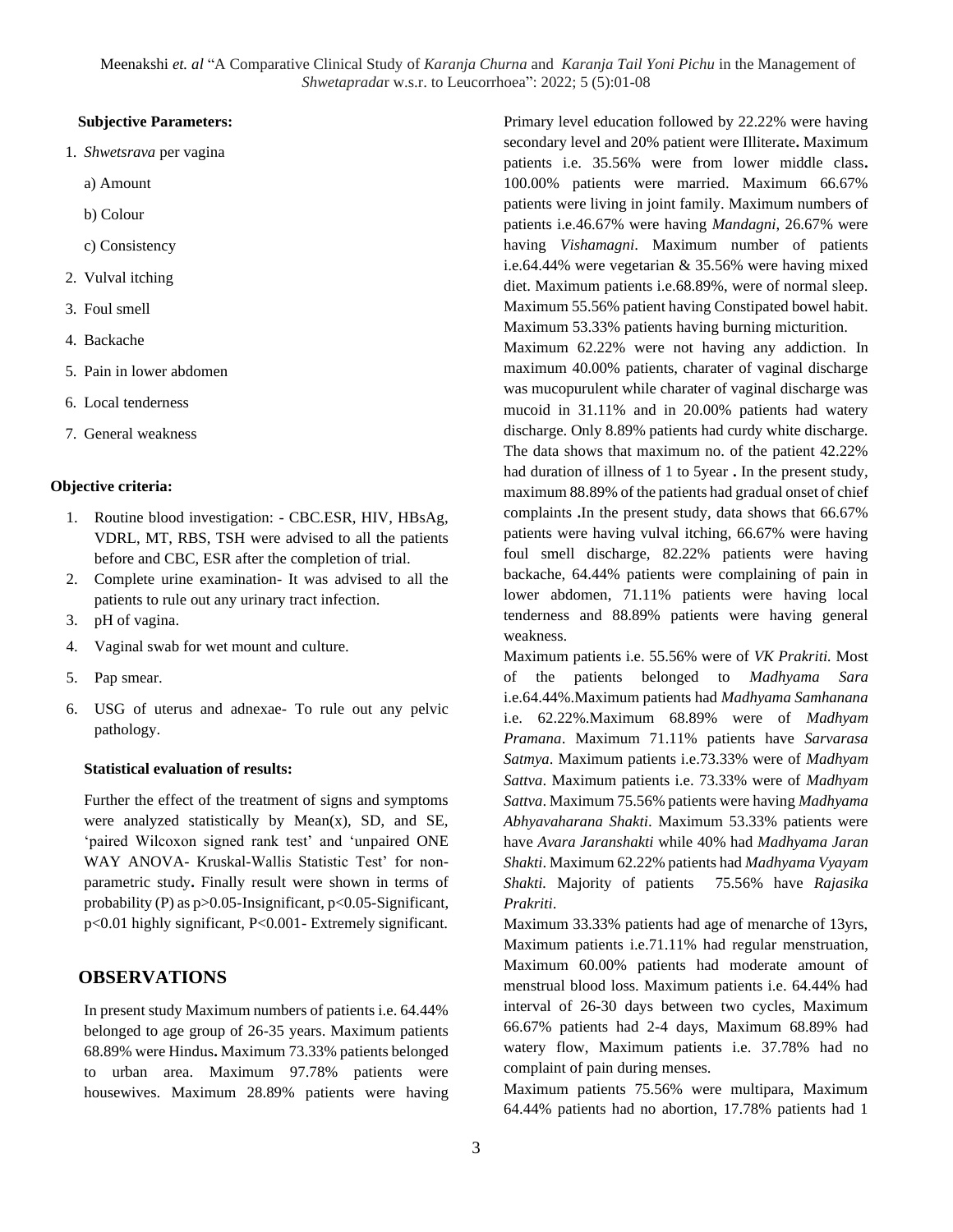abortions, while 15.56% patients had 2 abortions, Maximum 57.78% patients were having normal (vaginal) mode of delivery**.** Maximum 35.56% patients adopted Surgical method of contraception, 33.33% patients had not adopted any method of contraception and 28.89% patients were using barrier method. 2.22% patient had given history of oral contraceptive pills. Majority of the patients 42.22% had frequency of intercourse 3-4 times/week.

In cervical examination, cervix was found healthy in 62.22% of patients, cervical erosion was found in 20.00% of patients while cervix was found hypertrophied in 17.78% of patient. Parous Os was found in 64% of patients. During per vaginal examination, position of uterus Anteverted Anteflexed (AVAF) was found in 95.56%, Normal size of uterus was found in 93.33% patients. The data reveals almost normal statements and probable cause could not be made. Majority of the patients i.e. 71.11% had fornix tender while 28.89% patients had fornix non tender. In present study, 33.33% patients had physiological discharge, 40.00% patients were of E.coli infection, 17.18% patients had pus cell contain discharge and 8.89% patients were of candida albicans infection.

Vaginal pH**:** In present study 33.33% patients were having pH of 4.5-5.5 while 31.11 % patients were having more than 7 pH, 15.56% patients were having pH of more than 6-7, 11.11% patients were having pH of less than 4.5 and 8.89% patients were having more than 5.5-6 pH.

## **RESULTS**

**Table No 1: Shows the % improvement of symptoms in all groups: (Graph 1-4)**

## **DISCUSSION**

*Shwetapradar* can be effectively compared with leucorrhoea on the ground of cardinal feature "excessive vaginal discharge" as well as on the basis of similar causative factor, signs and symptoms. Leucorrhoea is a condition characterized with excessive white vaginal discharge. It may be thick or viscid and foul smelling if it is caused by some infections. Most common cause of symptomatic vaginal discharge is bacterial vaginosis (33-  $47\%)^1$ followed by candidiasis (20-40%) and trichomoniasis (8-10%)<sup>4</sup> . Multiple infections can also coexist.

Considerable improvement was observed on all subjective parameter of *Shwetapradar* in all groups after the therapy. The improvement was because *Karanja Churna* and *Karanja Tail Yoni Pichu* Possess *Katu Rasa, Laghu, Tikshna Guna*, *Katu Vipaka & Kaphavatashamak, Yonishodana* property and due to *Sushma, Vyavayi, Vikasi Guna* of *Karanja tail* it absorb easily through the vagina & restrain the discharge. Relief in Vulval itching may be due to *Kandughna, Kushthaghna Raktashodhana property* of *Karanja Tail*. Considerable improvement was observed in foul smell may be due to *Vranasodhana, Vranaropana, Kaphavatashamak, Yonishodana, Krimighna property* of the drug. Relief in backache & lower abdominal pain may be due to *Vatashamak, Udavartahar*, *Vedanasthapana*  property of *Karanja Churna.* Considerable improvement was observed in Local tenderness due to *Shothahara, Yonidoshahrita Shwetapradarhar* properties of *Karanja Tail* .Considerable improvement was observed in General weakness because of *Deepana, Pachana, Yakriduttejaka*  property of *Karanja.*

Considerable improvement in vaginal ph was observed. This is because of local effect of *Karanja Taila Pichu*. It normalize the activity of the glands of cervix by its own virtue of *Yonivishodana* & *Sukshma, Vyavayi* and *Vikasi guna* of *Taila*. Considerable improvement in Wet smear pattern was observed because of *Shothahara, Krimighna, Yonivishodhana* property of *Karanja Churna & Karanja Tail.*

# **Probable mode of action**

### *Karanja Churna*:

- 1. *Yonidoshahrita* Elliminate all doshas of yoni -clean the vagina
- 2. Restrain Srava -*Tikta, Kashaya*<sup>4</sup> *& Katu Rasa*<sup>5</sup> *, Ruksha*<sup>6</sup> *,Tikshna Guna* property .
- 3. *Vyadhipratyanik- Kaphavatashamak, Kaphaghna, Shwetapradarhar - vatashaman*
- 4. *Krimighna-Inhibit the growth of microorganism, reduce foul smell*
- 5. *Kandughna, Kushthaghna –Reduce vulval itching*
- 6. *Shothahara –*Anti inflammatory property- Reduce local tenderness
- 7. *Vedanasthapana*–Reduce lower abdominal pain & backache
- 8. *Vranasodhana, Vranaropana* Rejuvenate the epithelium
- 9. *Deepana, Pachana, Yakriduttejaka-Amadoshapachana*
- 10. *Raktashodhana* probably to maintain and rectify the hormonal imbalance as well as cleanse the inflammatory tissues and environment.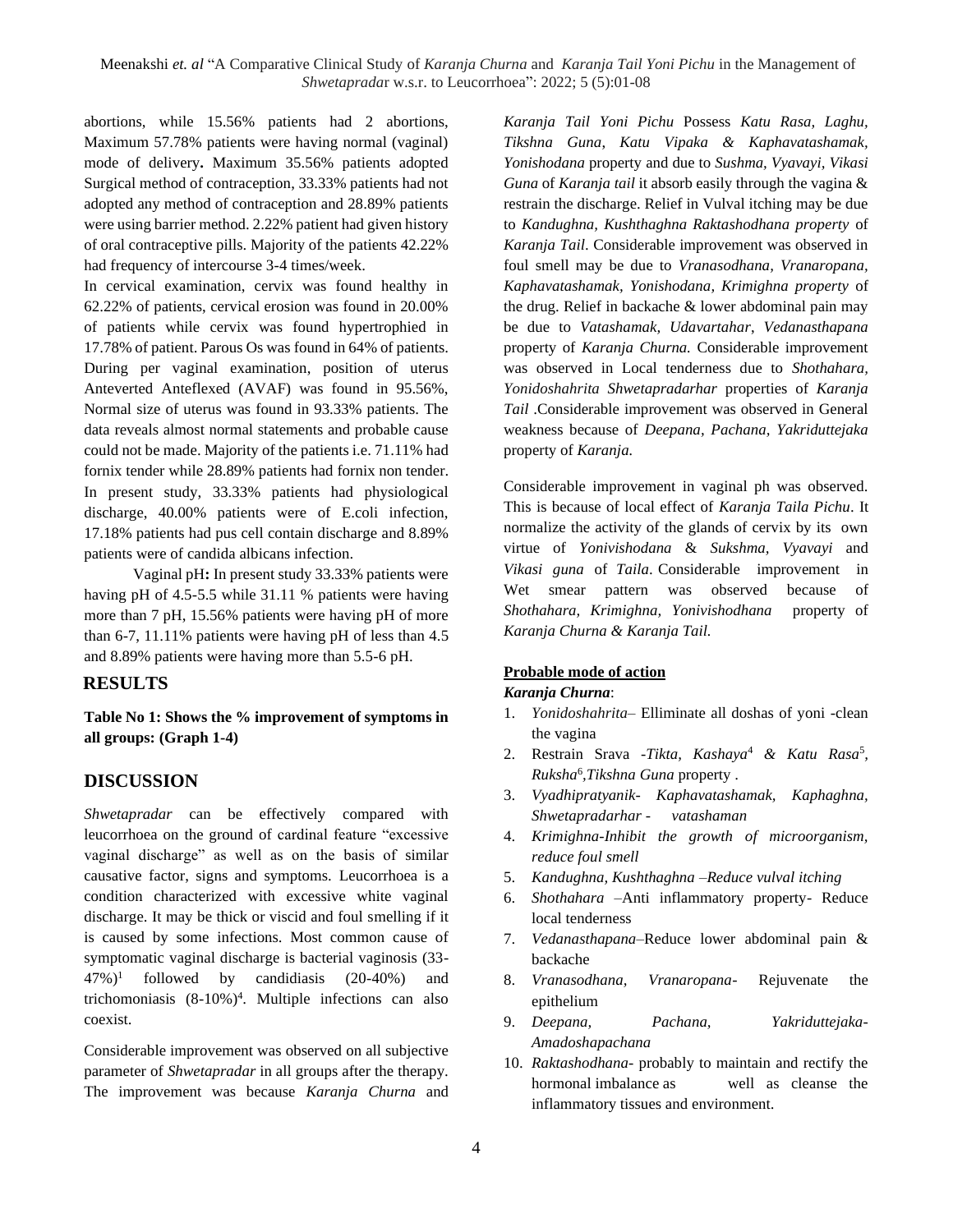#### *Karanja tail Yoni Pichu*:

*1-Katu Rasa, Katu Vipaka- Kiedanashak*, reduce vaginal discharge.

*2-Laghu, Tikshna Guna, Ushana Virya, Vatakaphashamak* - breakdown dosha *Dushya Sammurchna*.

*3-Sushma Vyavayi Vikasi Guna*<sup>7</sup> - easily absorb through vagina

*4-Yonishodan*<sup>8</sup> - clean the vagina.

*5-Krimighna, Kushtagna*-eliminate microorg. & reduce vulval itching.

6-Shothhar,vedanasthapan- reduce local tenderness, backache lower abdominal pain.

*7-Vranaropaan,Vranashodhan*- rejuvanate epithelium.

### *Pichu*:

Due to this oil sustain in vagina for long time. *Pichu* makes the muscle soft and smooth and also enhances *Bala* and *Tanutva* (thining action) so muscles stretch very well. It lubricates the whole vaginal canal due to its unctuousness and thus prevents unnecessary friction.

### **Comparison of therapies:**

The overall effects of all the therapies on symptoms of *Shwetapradar* showed that, the group C (*Karanja Churna*  and *Karanja Tail Yoni Pichu* both) is more effective than group A and group B i.e. *Karanja Churna* and *Karanja Tail Yoni Pichu* respectively to restrain vaginal discharge, relief in vaginal itching, foul smell discharge, local tenderness, backache and lower abdominal pain and it can be safely prescribed in management of leucorrhoea.

#### **Comparison of overall percentage of relief in all groups:**

Overall percentage of relief in group C is 66.19 %, in group B is 61.38 % and in group A is, 45.96 %. From the above point it can be concluded that the combine therapy of *Karanja Churna* and *Karanja Tail Yoni Pichu* seems to be more effective in curing *Shwetapradar* than single therapy of *Karanja Churna* and*. Karanja Tail Yoni* Pichu.

# **CONCLUSION**

Comparing the symptomatic improvement in all groups it

was found that overall relief was highest in group 'C'  $(66.19\%)$ , followed by group 'B'  $(61.38\%)$  and group 'A' (45.96%). Hence it can be concluded that combined use of *Karanja Churna* and *Karanja Tail Yoni Pichu* is more effective in managing the disease *Shwetapradar*.

# **Acknowledgements- Nil Conflict of Interest – None Source of Finance & Support - Nil**

# **ORCID**

*Meenakshi nagar D*, <https://orcid.org/> 0000-0002-9776-1791

## **REFERENCES**

1-Rao PS, Devi S, Shriyah A, Rajaram M, Jagadishchandra

K, IndianJMed. Microbiol.2004; 22: 47-50.

2-French, L., Horton, J., Matousek, M., The Journal of Family Practice

3-French, L., Horton, J., Matousek, M., The Journal of Family Practice

4-French, L., Horton, J., Matousek, M., The Journal of Family Practice.

5-Shastri K, Agnivesha, A.Charaka Samhita of Agnivesha revised by Charaka and Dridhbala Cha Su; 26/40: 343 Chaukhambha Bharati Academy. 1991

6-Ibidem, Cha Su; 26/11: 335

7-Ibidem Cha su; 27:286

8-Ibidem Cha su; 13:15

**How to cite this article:** Nagar M, Jain C.M, Sharma S, Dave HH "A Comparative Clinical Study of *Karanja Churna and Karanja Tail Yoni Pichu* in the Management Of *Shwetaprada*r W.S.R. To Leucorrhoea.

IRJAY.[online]2022;5(5);01-08. Available from: [https://irjay.com](https://irjay.com/)

DOI link- https://doi.org/10.47223/IRJAY.2022.5501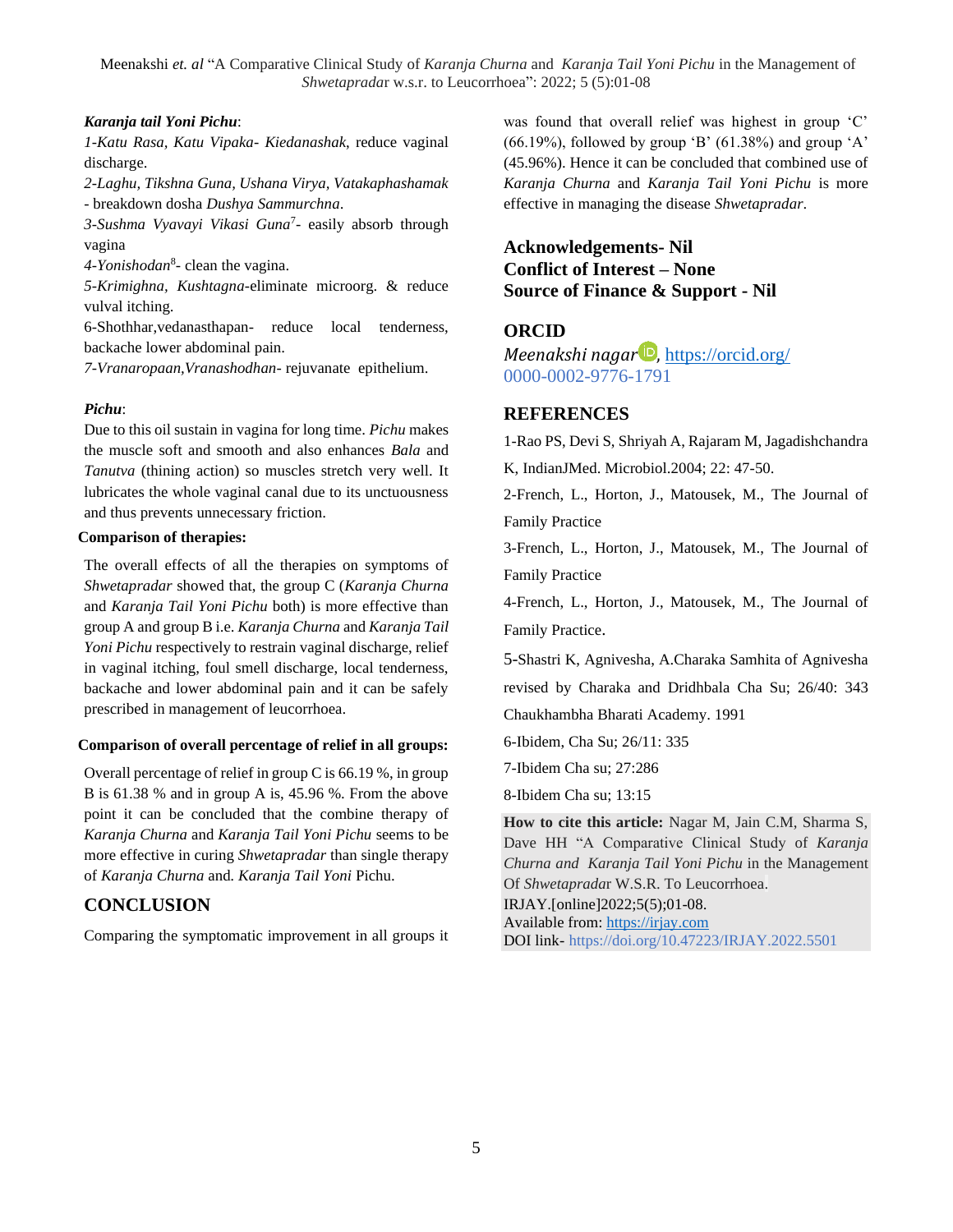| <b>S. NO.</b>    | <b>Subjective Parameters</b>           | <b>RESULT IN PERCENTAGE</b> |                |                |
|------------------|----------------------------------------|-----------------------------|----------------|----------------|
|                  |                                        | <b>GROUP A</b>              | <b>GROUP B</b> | <b>GROUP C</b> |
| 1. a)            | Amount of discharge                    | 52.56%                      | 77.25%         | 85.00%         |
| $\mathbf{b}$     | Consistency                            | 43.50%                      | 57.80%         | 63.75%         |
| $\bf c)$         | Color of discharge                     | 47.71%                      | 62.26%         | 55.83%         |
| 2.               | Vulval itching                         | 65.41%                      | 80.45%         | 82.19%         |
| 3.               | Foul smell                             | 35.39%                      | 66.67%         | 70.79%         |
| $\overline{4}$ . | Backache                               | 51.69%                      | 47.90%         | 56.86%         |
| 5.               | Pain in lower abdomen                  | 61.85%                      | 59.58%         | 62.50%         |
| 6.               | Local tenderness                       | 23.12%                      | 69.05%         | 75.00%         |
| 7.               | General weakness                       | 32.38%                      | 31.46%         | 43.79%         |
|                  | <b>Average Percentage</b><br>of relief | 45.96%                      | 61.38 %        | 66.19%         |

**Table No 1: Shows the % improvement of symptoms in all groups:**

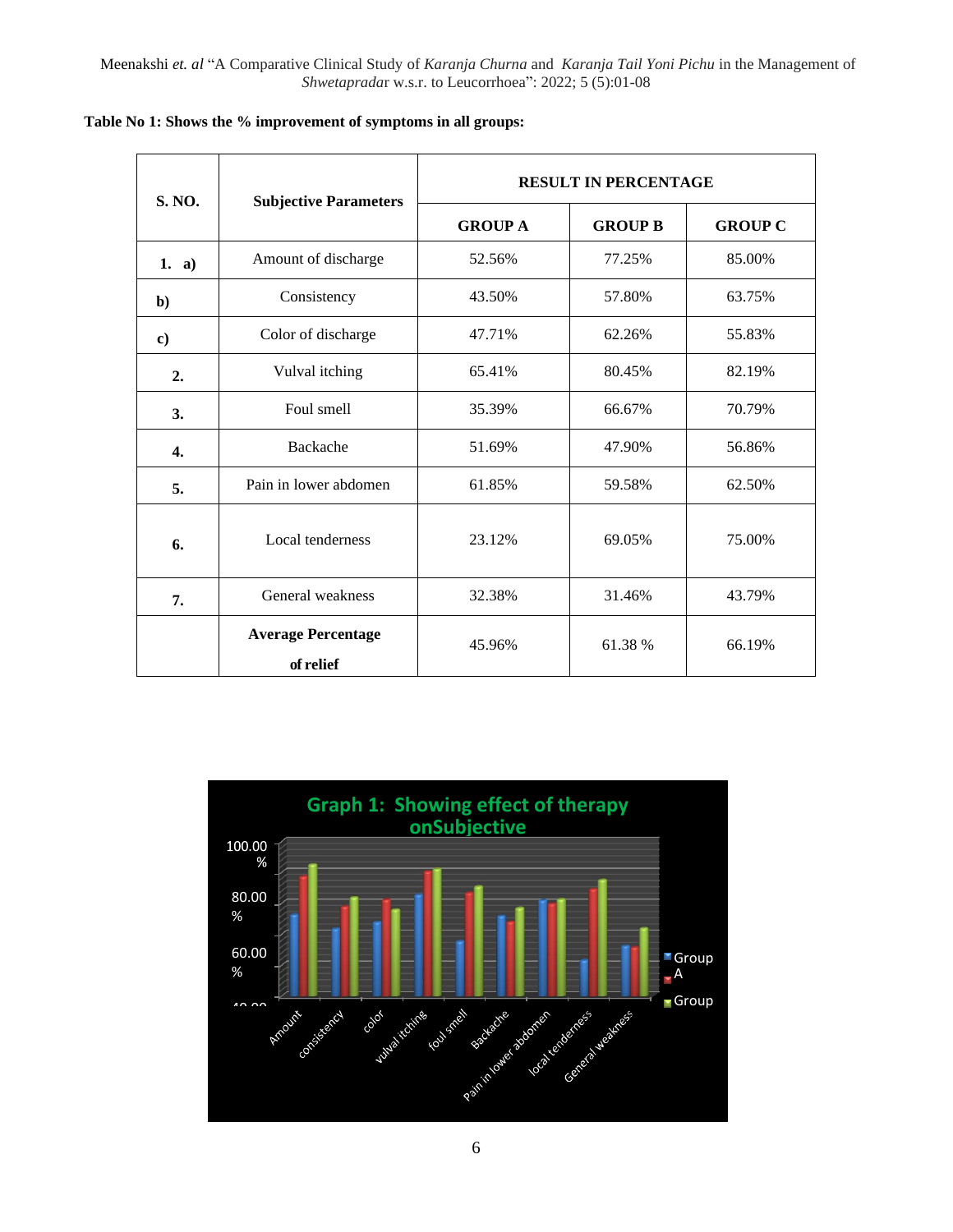